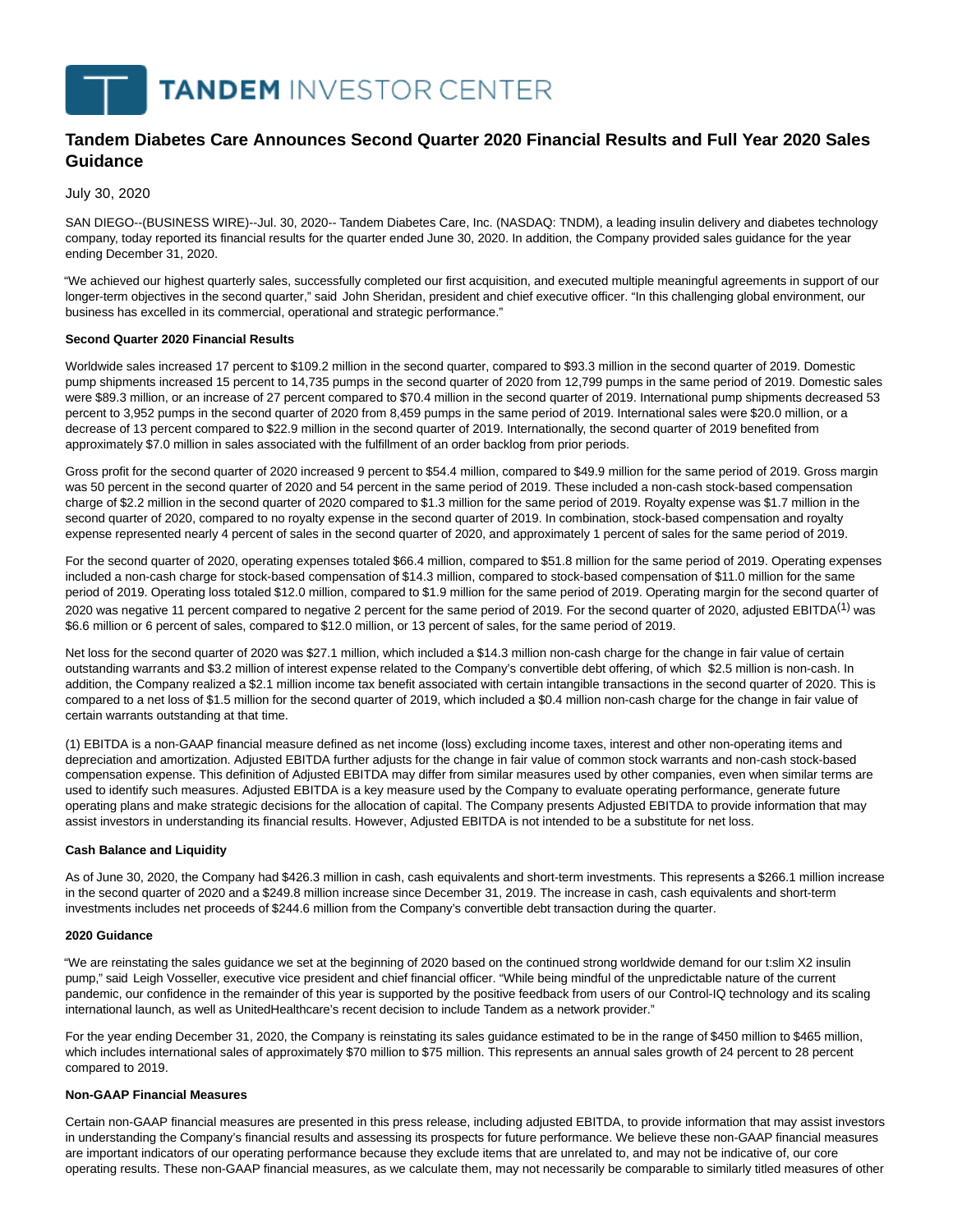companies and may not be appropriate measures for comparing the performance of other companies relative to the Company. These non-GAAP financial results are not intended to represent, and should not be considered to be more meaningful measures than, or alternatives to, measures of operating performance as determined in accordance with GAAP. To the extent we utilize such non-GAAP financial measures in the future, we expect to calculate them using a consistent method from period to period. A reconciliation of each of the GAAP financial measures to the most directly comparable non-GAAP financial measures has been provided under the heading "Reconciliation of GAAP versus Non-GAAP Financial Results" in the financial statement tables attached to this press release. Consistent with SEC regulations, we have not provided a reconciliation of forward-looking non-GAAP financial measures to the most directly comparable GAAP financial measures in reliance on the "unreasonable efforts" exception set forth in the applicable regulations, because there is substantial uncertainty associated with predicting any future adjustments that we may make to our GAAP financial measures in calculating our non-GAAP financial measures.

#### **Conference Call**

The Company will hold a conference call and simultaneous webcast today at 4:30pm Eastern Time (1:30pm Pacific Time). The link to the webcast will be available by accessing the Events & Presentations tab in the Investor Center of the Tandem Diabetes Care website at [http://investor.tandemdiabetes.com,](https://cts.businesswire.com/ct/CT?id=smartlink&url=http%3A%2F%2Finvestor.tandemdiabetes.com&esheet=52258405&newsitemid=20200730005917&lan=en-US&anchor=http%3A%2F%2Finvestor.tandemdiabetes.com&index=1&md5=f46b357b91f9693ed9be01521e5ded41) and will be archived for 30 days. To listen to the conference call via phone, please dial 855-427-4396 (U.S./Canada) or 484-756-4261 (International) and use the participant code "1996138."

#### **About Tandem Diabetes Care, Inc.**

Tandem Diabetes Care, Inc. [\(www.tandemdiabetes.com\)](https://cts.businesswire.com/ct/CT?id=smartlink&url=http%3A%2F%2Fwww.tandemdiabetes.com&esheet=52258405&newsitemid=20200730005917&lan=en-US&anchor=www.tandemdiabetes.com&index=2&md5=14f76d72846595d9c4d6c8e88f0588ef) is a medical device company dedicated to improving the lives of people with diabetes through relentless innovation and revolutionary customer experience. The Company takes an innovative, user-centric approach to the design, development and commercialization of products for people with diabetes who use insulin. Tandem's flagship product, the t:slim X2 insulin pump, is capable of remote software updates using a personal computer and features integrated continuous glucose monitoring. Tandem is based in San Diego, California.

Tandem Diabetes Care is a registered trademark and t:slim X2 and Control-IQ are trademarks of Tandem Diabetes Care, Inc.

Follow Tandem Diabetes Care on Twitter @tandemdiabetes; use #tslimX2 and \$TNDM. Follow Tandem Diabetes Care on Facebook a[t www.facebook.com/TandemDiabetes.](https://cts.businesswire.com/ct/CT?id=smartlink&url=http%3A%2F%2Fwww.facebook.com%2FTandemDiabetes&esheet=52258405&newsitemid=20200730005917&lan=en-US&anchor=www.facebook.com%2FTandemDiabetes&index=3&md5=024dd63806636da1ee6124ae12a9cf09) Follow Tandem Diabetes Care on LinkedIn a[t https://www.linkedin.com/company/tandemdiabetes.](https://cts.businesswire.com/ct/CT?id=smartlink&url=https%3A%2F%2Fwww.linkedin.com%2Fcompany%2Ftandemdiabetes&esheet=52258405&newsitemid=20200730005917&lan=en-US&anchor=https%3A%2F%2Fwww.linkedin.com%2Fcompany%2Ftandemdiabetes&index=4&md5=61f92473f125bbf130e518b0e4cc82a9)

### **Forward-Looking Statements**

This press release contains "forward-looking statements" within the meaning of Section 27A of the Securities Act of 1933, as amended, and Section 21E of the Securities Exchange Act of 1934, as amended, that concern matters that involve risks and uncertainties that could cause actual results to differ materially from those anticipated or projected in the forward-looking statements. These forward-looking statements include statements regarding, among other things, the Company's projected financial results, the anticipated scaled international launch of Control-IQ and the Company's ability to continue to sustain our existing business operations during the COVID-19 pandemic. The Company's actual results may differ materially from those indicated in these forward-looking statements due to numerous risks and uncertainties. For instance, the Company's ability to achieve projected financial results will be impacted by market acceptance of the Company's existing products and products under development by physicians and people with diabetes; the Company's ability to establish and sustain operations to support international sales, including expansion into additional geographies; changes in reimbursement rates or insurance coverage for the Company's products; the Company's ability to meet increasing operational and infrastructure requirements from higher customer interest and a larger base of existing customers; the Company's ability to complete the development and launch new products when anticipated; the potential that newer products, or other technological breakthroughs for the monitoring, treatment or prevention of diabetes, may render the Company's products obsolete or less desirable; the depth and duration of the evolving COVID-19 pandemic, and the global response thereto; reliance on third-party relationships, such as outsourcing and supplier arrangements; global economic conditions; and other risks identified in the Company's most recent Annual Report on Form 10-K, Quarterly Report on Form 10-Q, and other documents that the Company files with the Securities and Exchange Commission. Readers are cautioned not to place undue reliance on these forward-looking statements, which speak only as of the date of this release. Tandem undertakes no obligation to update or review any forward-looking statement in this press release because of new information, future events or other factors.

# **TANDEM DIABETES CARE, INC. CONDENSED CONSOLIDATED BALANCE SHEETS (in thousands)**

|                                                      | <b>June 30.</b><br>2020 | December 31,<br>2019 |         |  |
|------------------------------------------------------|-------------------------|----------------------|---------|--|
|                                                      | (Unaudited)             |                      |         |  |
| <b>Assets</b>                                        |                         |                      |         |  |
| Current assets:                                      |                         |                      |         |  |
| Cash and cash equivalents and short-term investments | \$<br>426,285 \$        |                      | 176,458 |  |
| Accounts receivable, net                             | 45,031                  |                      | 46,585  |  |
| Inventories                                          | 62,263                  |                      | 49,073  |  |
| Other current assets                                 | 6,100                   |                      | 4,025   |  |
| Total current assets                                 | 539,679                 |                      | 276,141 |  |
| Property and equipment, net                          | 44.385                  |                      | 32,923  |  |
| Operating lease right-of-use assets                  | 21,553                  |                      | 15,561  |  |
| Other long-term assets                               | 10,622                  |                      | 1,485   |  |
| <b>Total assets</b>                                  | 616,239                 | \$.                  | 326,110 |  |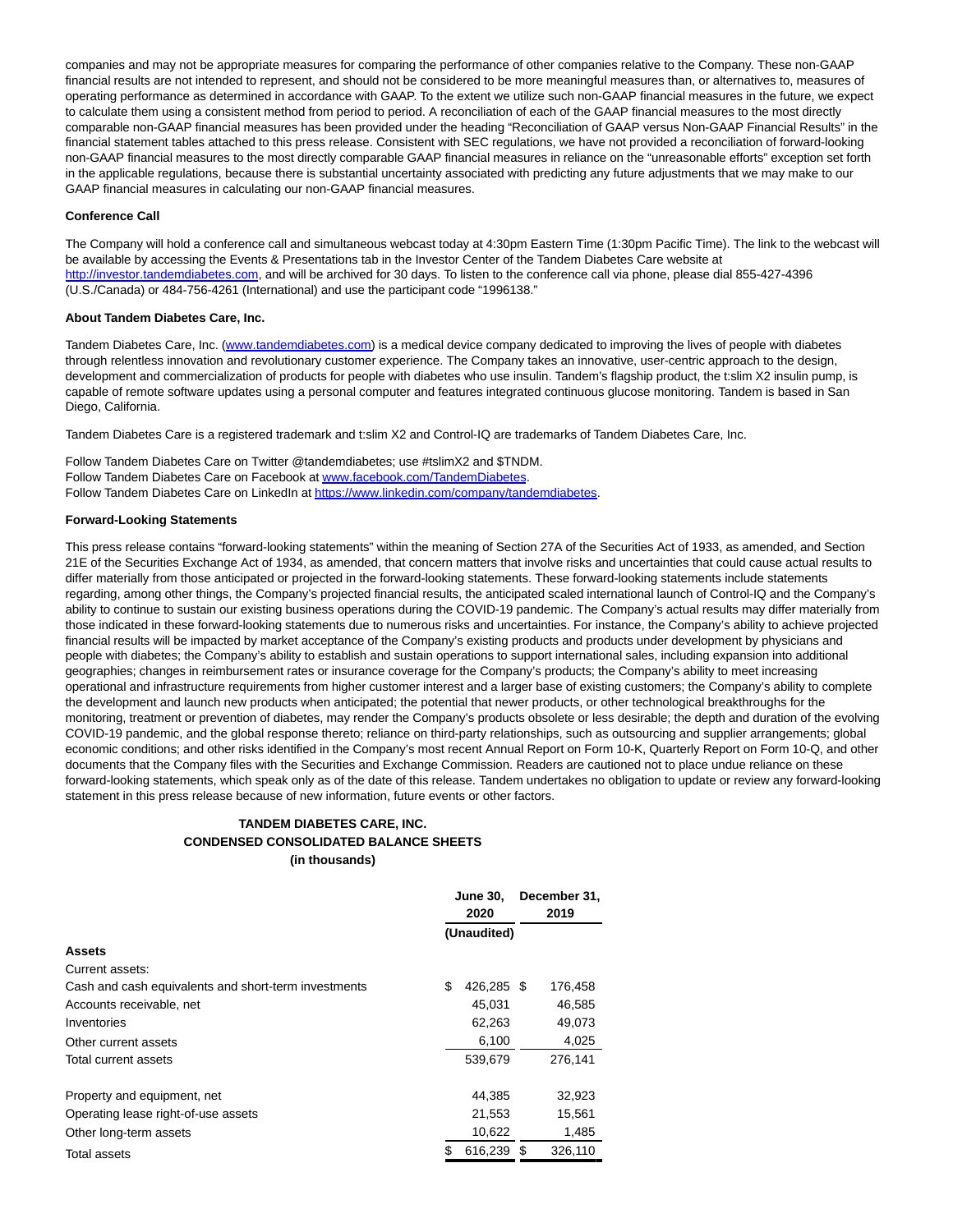### **Liabilities and Stockholders' Equity**

| <b>Current liabilities:</b> |  |
|-----------------------------|--|
|-----------------------------|--|

|         |   | 54,079    |
|---------|---|-----------|
| 4.642   |   | 3,869     |
| 39,625  |   | 23,509    |
| 9,306   |   | 6,320     |
| 14,069  |   | 11,619    |
| 114.307 |   | 99,396    |
| 195,344 |   |           |
| 17,632  |   | 14,063    |
| 21,252  |   | 17,672    |
| 348,535 |   | 131,131   |
| 267,704 |   | 194,979   |
| 616,239 | S | 326.110   |
|         |   | 46.665 \$ |

# **TANDEM DIABETES CARE, INC. CONDENSED CONSOLIDATED STATEMENTS OF OPERATIONS (in thousands, except per share data) (Unaudited)**

|                                                                              |     | <b>Three Months Ended</b><br><b>June 30,</b> |                   |  | <b>Six Months Ended</b><br><b>June 30,</b> |           |        |
|------------------------------------------------------------------------------|-----|----------------------------------------------|-------------------|--|--------------------------------------------|-----------|--------|
|                                                                              |     | 2020                                         | 2019              |  | 2020                                       | 2019      |        |
| Sales                                                                        | \$. | 109,236                                      | \$93,255          |  | \$207,162                                  | \$159,250 |        |
| Cost of sales                                                                |     | 54,846                                       | 43,351            |  | 102,511                                    | 75,993    |        |
| Gross profit                                                                 |     | 54,390                                       | 49,904            |  | 104,651                                    | 83,257    |        |
| Operating expenses:                                                          |     |                                              |                   |  |                                            |           |        |
| Selling, general and administrative                                          |     | 50,440                                       | 40,565            |  | 100,157                                    | 75,524    |        |
| Research and development                                                     |     | 15,987                                       | 11,204            |  | 30,104                                     | 20,594    |        |
| Total operating expenses                                                     |     | 66,427                                       | 51,769            |  | 130,261                                    | 96,118    |        |
| Operating loss                                                               |     | (12,037)                                     | (1,865)           |  | (25,610)                                   | (12, 861) |        |
| Total other income (expense), net                                            |     | (17, 145)                                    | 353               |  | (18, 341)                                  | (11, 643) |        |
| Loss before income taxes                                                     |     | (29, 182)                                    | (1, 512)          |  | (43, 951)                                  | (24, 504) |        |
| Income tax benefit                                                           |     | (2,075)                                      |                   |  | (1, 977)                                   |           |        |
| Net loss                                                                     | S   | $(27, 107)$ \$                               |                   |  | $(1,512)$ \$ $(41,974)$ \$ $(24,504)$      |           |        |
|                                                                              |     |                                              |                   |  |                                            |           |        |
| Net loss per share, basic and diluted                                        |     | (0.45)                                       | $(0.03)$ \$<br>\$ |  | $(0.70)$ \$                                |           | (0.42) |
| Weighted average shares used to compute basic and diluted net loss per share |     | 60.424                                       | 58,219            |  | 60,082                                     | 57,996    |        |

#### **Reconciliation of GAAP versus Non-GAAP Financial Results**

| <i>(in thousands)</i>                         |    | <b>Three Months Ended</b><br><b>June 30,</b> |   |        | <b>Six Months Ended</b><br><b>June 30,</b> |               |  |  |
|-----------------------------------------------|----|----------------------------------------------|---|--------|--------------------------------------------|---------------|--|--|
|                                               |    | 2020                                         |   | 2019   | 2020                                       | 2019          |  |  |
| GAAP net loss                                 | S  | $(27, 107)$ \$                               |   |        | $(1,512)$ \$ $(41,974)$ \$ $(24,504)$      |               |  |  |
| Income tax benefit                            |    | (2,075)                                      |   |        | (1, 977)                                   |               |  |  |
| Other (income) expense, net                   |    | 2,809                                        |   | (778)  | 2,083                                      | (1,529)       |  |  |
| Depreciation and amortization                 |    | 2,205                                        |   | 1,508  | 4,035                                      | 2,946         |  |  |
| <b>EBITDA</b>                                 |    | (24, 168)                                    |   | (782)  | (37, 833)                                  | (23,087)      |  |  |
| Change in fair value of common stock warrants |    | 14,336                                       |   | 424    | 16,258                                     | 13,170        |  |  |
| Stock-based compensation expense              |    | 16,421                                       |   | 12,322 | 32,286                                     | 22,156        |  |  |
| <b>Adjusted EBITDA</b>                        | \$ | 6,589                                        | S | 11.964 | 10.711<br>\$                               | 12.239<br>\$. |  |  |

View source version on [businesswire.com:](http://businesswire.com/)<https://www.businesswire.com/news/home/20200730005917/en/>